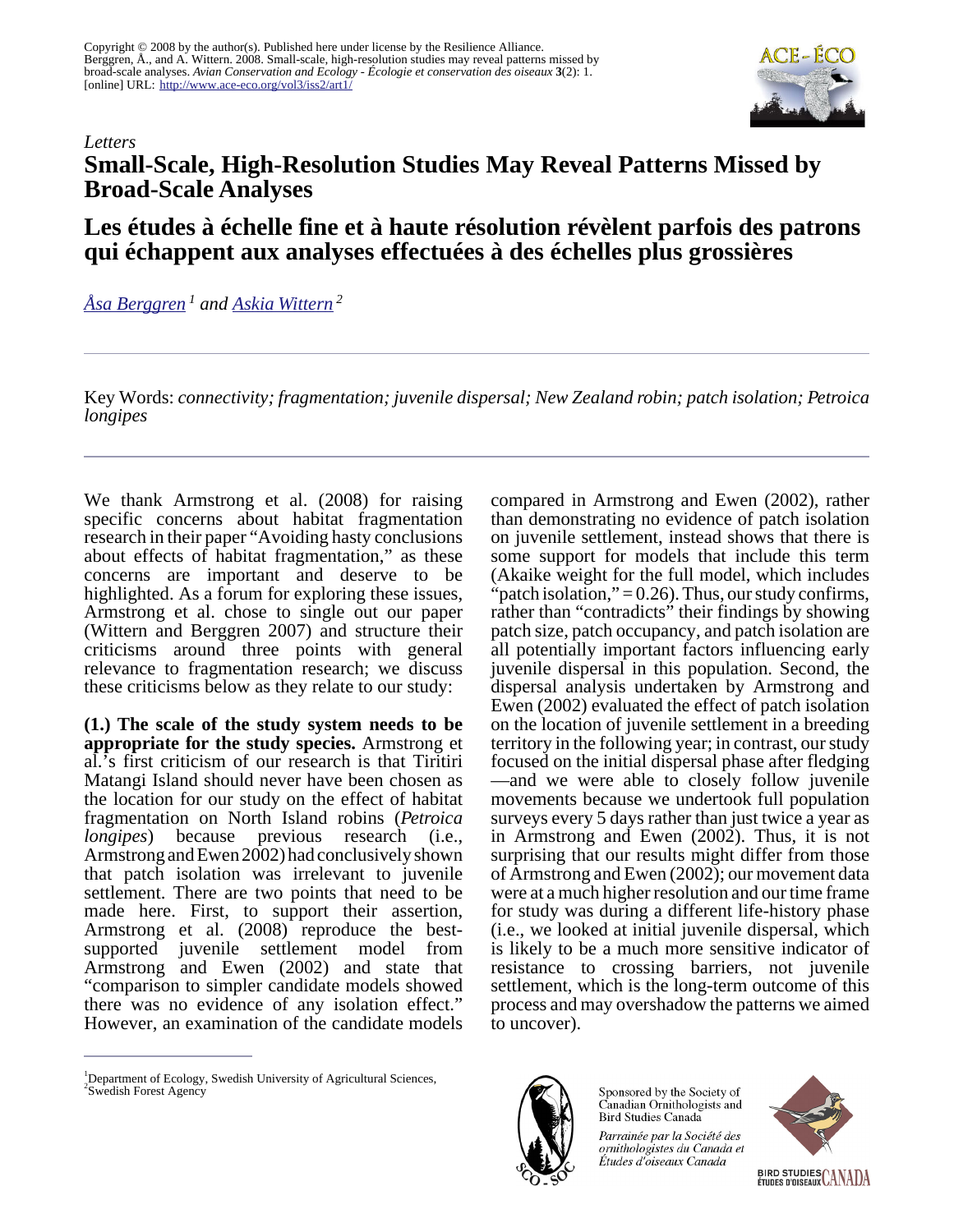**(2.) Interpretation needs to account for possible confounds.** Armstrong et al. (2008) suggest that our study is flawed because the juveniles we observed did not have enough time to move from their natal territories; they argue that we did not observe true juvenile movement patterns, but simply were recording juveniles in areas close to their natal patch (with large well-connected patches producing more juveniles and, hence, producing the patterns we describe). This is not the case. The dispersing juveniles that we followed did not originate from more-connected patches (Kruskal Wallis test  $\chi^2$  = 5.0,  $p = 0.29$ ), were observed for a mean of  $51 \pm 4$ days  $(\pm S$ E) after leaving their natal territory, their movement patterns from independence recorded every 5 days, and each juvenile observed up to 650  $\pm$  70 m from the nest during dispersal. From mapping the positions of juveniles, we could see that they did not remain close to their natal areas (the aggression from conspecifics in these wellconnected central areas tends to drive young birds out very quickly), and they had every opportunity to visit all areas of the 220-ha island during the observation period.

Armstrong et al. (2008) highlight a mistake we made in our analysis by using the number of habitat patches within connectivity classes rather than the total area. We admit this oversight. However, if we consider the total area available in habitat patches with high connectivity  $\left($  <20 m) vs. those with lower connectivity  $(20 \text{ m})$ , we still see the same trend as reported in our study (observed vs. expected: 54% vs. 43% for highly connected habitat and 46% vs. 57% for lower connected habitats). We monitored all habitat fragments regardless of size (unlike Armstrong and Ewen (2002)), because we were interested in dispersal movement, not juvenile settlement. Indeed, we found juvenile robins and breeding adults in fragments less than half the size Armstrong et al. (2008) claim robins can settle in (0.07 vs. 0.18 ha). Because we were not interested in juvenile settlement in the following breeding season (as this was never the focus of our study), and given that we found robins in areas Armstrong et al. (2008) claim we should not have, we feel our decision to monitor all habitat fragments regardless of size is vindicated.

**(3.) Increasing connectivity may not always benefit poor dispersers.** Despite Armstrong et al. 's (2008) claim to the contrary, we never concluded or implied that conservation managers should create a network of habitats across mainland New Zealand

separated by an obviously impractical distance of less than 20 m. Instead, we showed that short-term natal dispersal of robins on Tiritiri Matangi Island was lower when patch isolation was >20 m. Based on this finding, we made the reasonable suggestion that, if this species is reluctant to cross open areas, then "the preservation or creation of habitat corridors...may increase the movement of individuals between isolated fragments." We were careful in trying to not overstate our case by reminding readers that "to estimate the dispersal behavior of the North Island robin in corridors and stepping stones, more studies are needed" and "more studies are needed on the effect of re-created habitats on individual dispersal in this species" (see Wittern and Berggren (2007): 11). We completely agree that dispersal limitation does not necessarily imply that higher connectivity would be beneficial to this species; however, it does not necessarily imply that higher connectivity would be "detrimental" either. The unorthodox idea that high connectivity is, in general, a bad thing is what the reader is encouraged to conclude, with Armstrong et al. (2008) suggesting that our conclusions are "worrisome," would result in "lost opportunities," and increase "threats" to this species via increased movement of "predators and pathogens" via corridors (all possibilities that are discussed in our original paper; see page 11 of Wittern and Berggren (2007)). Although we acknowledge that data are needed to quantify any benefit that might be achieved through improving habitat connectivity for North Island robins (as we have previously suggested), we are not willing to accept Armstrong et al.'s (2008) criticism that improving connectivity would harm conservation efforts directed at this species, without data showing that these threats are real.

*Responses to this article can be read online at: <http://www.ace-eco.org/vol3/iss2/art1/responses/>*

## **LITERATURE CITED**

**Armstrong, D. P., and J. G. Ewen.** 2002. Dynamics and viability of a New Zealand robin population reintroduced to regenerating fragmented habitat. *Conservation Biology* **16**:1074–1085.

**Armstrong, D. P., Y. Ricard, J. G. Ewen, and W. J Dimond.** 2008. Avoiding hasty conclusions about